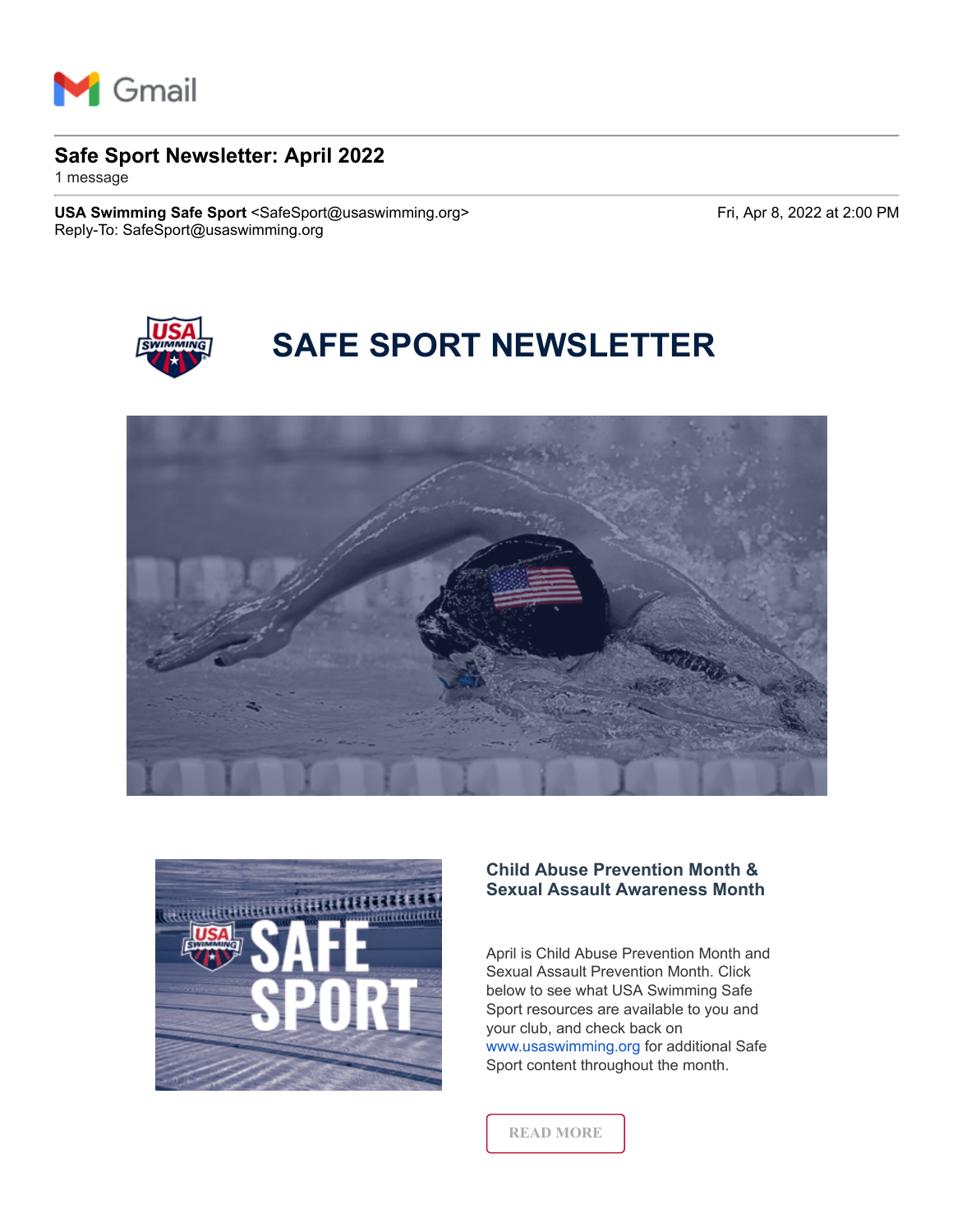

# **Webinar Opportunity: Safe Sport Boundaries & Positive Culture**

Tokyo Olympian **Nic Fink** joins this webinar to discuss the importance of setting boundaries and an uplifting culture. The webinar will take place Tuesday, April 12 at 7:30 p.m. ET.



# **Update on U.S. Center for Safe Sport Courses**

The U.S. Center for SafeSport will be updating courses April 20. In order to keep all progress made you must complete courses by April 18. This includes APT, APT refresher and the mandatory reporting course.

**All progress on courses not completed by April 18 will be lost.** Courses will resume on April 21, but individuals will have to start from the beginning.

**[READ MORE](http://pages.usaswimming.org/MjM2LUtDWi00OTUAAAGDqU5xEQ_T5nSy0P4csgz-sYz8TQRxN-nFUsTwi9mV8xavFre346fM5XJpBjFBduENpWBcAl0=)**

## **Reach Out to Your Zone Safe Sport Chair**

U.S. CENTER FOR SAFESPORT

Reach out to your USA Swimming Zone Safe Sport Chair to check in! Take the time to establish a relationship with your Zone Chair and see if they have any recommendations for you.

Remember, each Zone Chair can assist in the training of and dissemination of information to LSC Safe Sport Chairs/Coordinators. It is important to know who your Zone Chair is as they will help guide, support and share information with you throughout the year.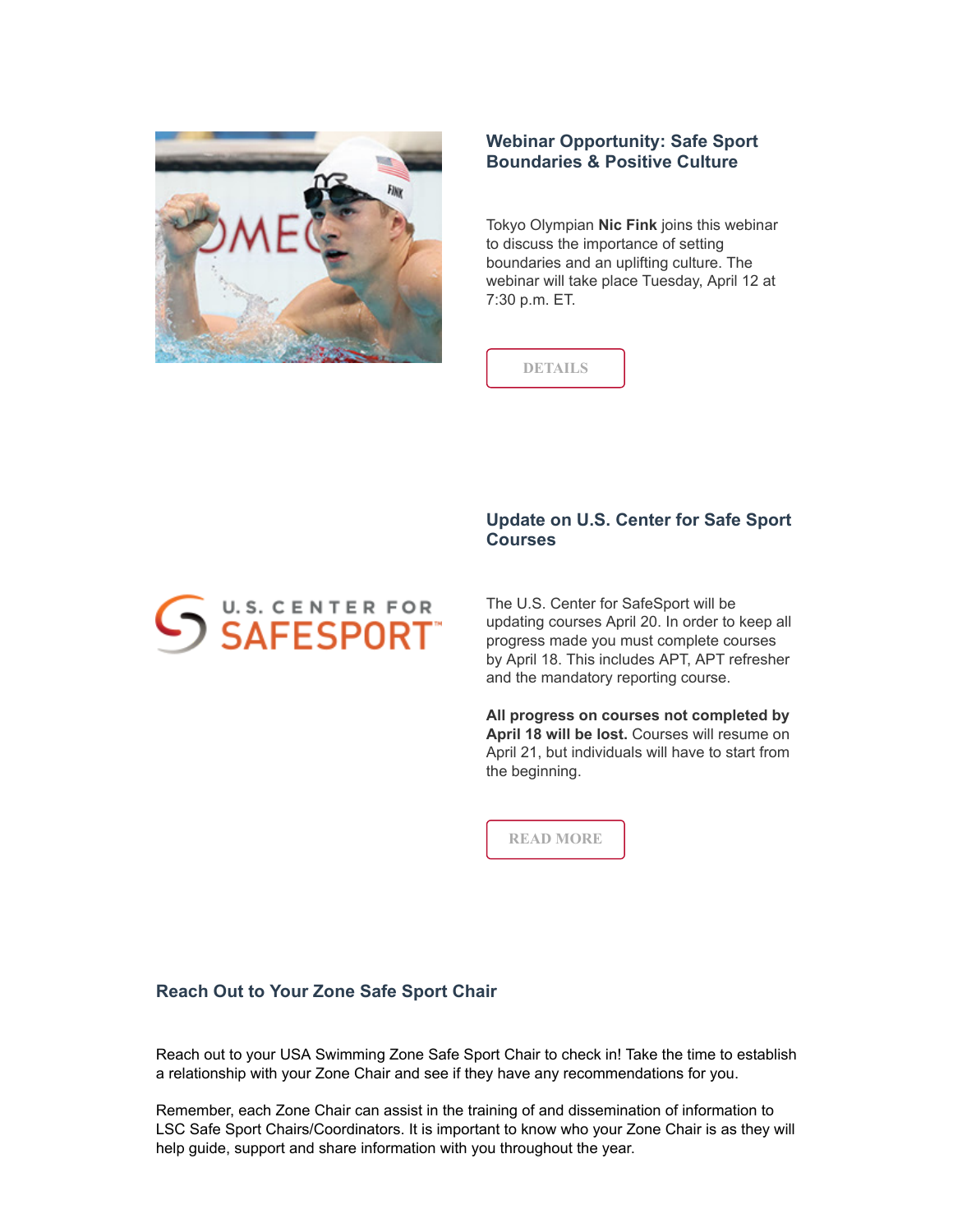See below for our current USA Swimming Zone Safe Sport Chairs and their email addresses.

Central Zone | Paul Stauder | [paul.stauder@att.net](http://pages.usaswimming.org/MjM2LUtDWi00OTUAAAGDqU5xEc2mUCet49OFXvYQOgfL-t6CUh73906AzAxnqZdqXdZEwUg0Y2izUWHt12GqJ1Mu5LM=) Eastern Zone | Anne Kaufman | [nesafesport@gmail.com](http://pages.usaswimming.org/MjM2LUtDWi00OTUAAAGDqU5xEowYBhZS-NUIDncA0dJ-hP_V2m0bY9UdIdMjf6LHQo3XzoaqVopXcZZTBZ0xOusnFcQ=) Southern Zone | Mike O'Shaughnessy | [oshaughmdc@gmail.com](http://pages.usaswimming.org/MjM2LUtDWi00OTUAAAGDqU5xESTIuJyvzL7nuNxU5vdMrEzACHHt-s5_l7utYLxXsezYueY628svHR33M4AgJXkcpKE=) Western Zone | April Walkley | [iessafesport@gmail.com](http://pages.usaswimming.org/MjM2LUtDWi00OTUAAAGDqU5xEfB2sY7OhKT61bUKCMzKEZAa7oML7hTro9k454rH44SlSNiw0MAv7QhoRYNrKaoo96A=)



# **Club Toolkit**

Be sure to utilize the Club Toolkit page under the Safe Sport section of [usaswimming.org.](http://pages.usaswimming.org/MjM2LUtDWi00OTUAAAGDqU5xEY7jnzK42DCoOOnKR0mWxged4_FjfLE9JsjqT-zAjEtNdUc6mP5u1vLfotFZIoNDlE8=) The toolkit includes different policies for clubs to implement, best practices, tips for hiring staff and more. Click below to view the resources within the toolkit.



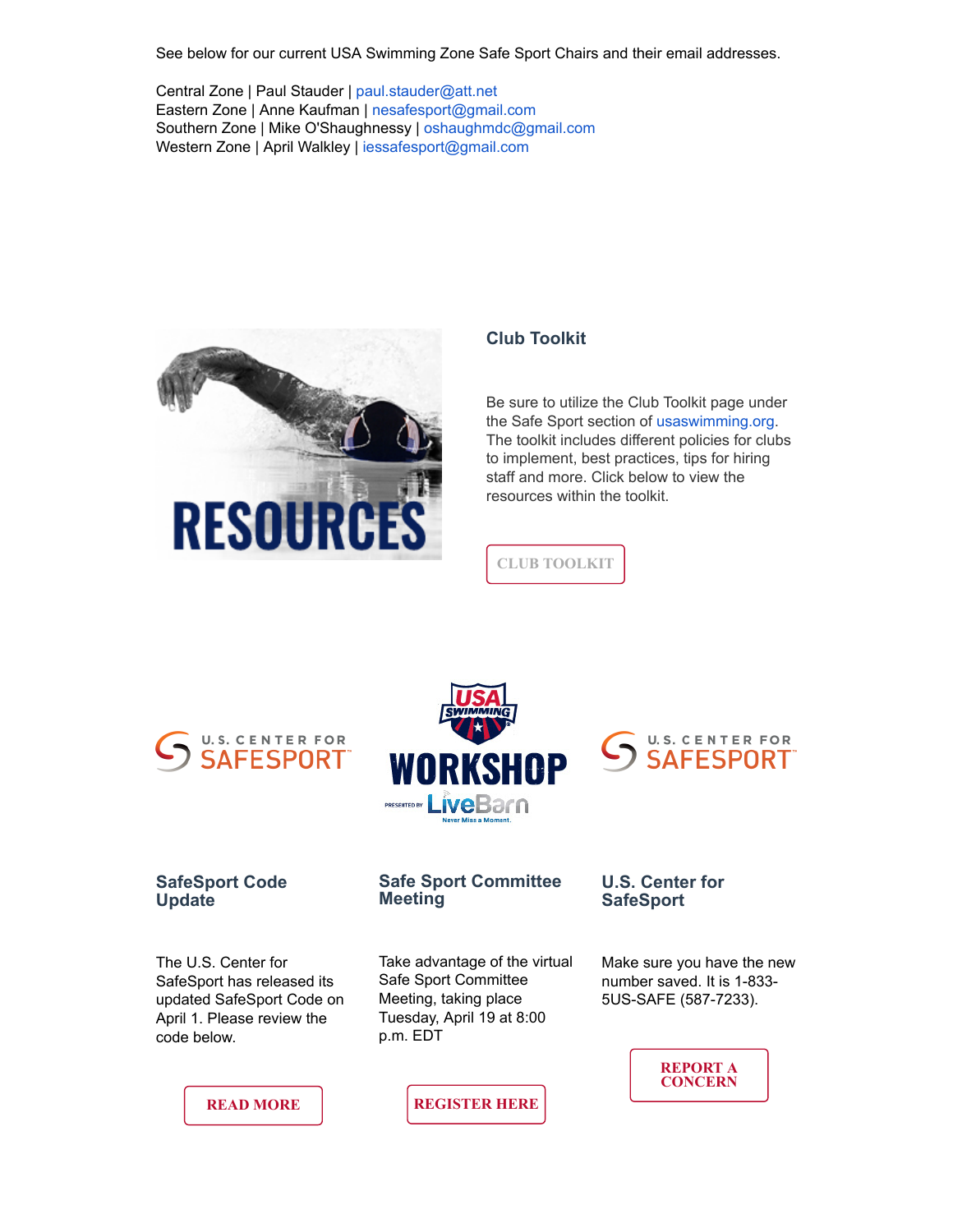

# **Safe Sport for Parents**

The *Safe Sport for Parents* page on USA Swimming's website can be a valuable asset for swim parents. Feel free to explore the page and share to your membership.



# **2022 SSRP Trainings**

Safe Sport is committed to creating a healthy environment that is free from abuse for all members. As we continue with virtual learning opportunities throughout 2022, we will be increasing security measures to keep parents, athletes and coaches safe during trainings. **All trainings will require individuals to register ahead of time**.

In addition, we have enhanced our Safe Sport Trainings' security measures and will have the following in place:

- Meetings will be locked
- Athlete attendees will only have access to chat with hosts
- Multiple USA Swimming Safe Sport staff will be on all trainings and will monitor participant video share
- Frequent check-ins with attendees
- Screen share and annotation capabilities will be disabled
- Meetings will require registration and athlete training registrations will be cross-checked with USA Swimming member records
- USA Swimming has enabled the At-Risk Meeting Notifier tool from Zoom. This tool searches the public internet for Zoom meeting information and checks the meeting's security settings. Zoom notifies USA Swimming if a meeting appears to be at high risk for being disrupted. This tool is enabled for all USA Swimming hosted Zoom meetings.

Safe Sport trainings are held monthly, please view upcoming training dates below:

## *Parent Training:*

- Wednesday, May 4 at 8 p.m. ET [\(REGISTER HERE\)](http://pages.usaswimming.org/MjM2LUtDWi00OTUAAAGDqU5xEbwQcu97rO_enlAuOC3IKsXrsS7m4Ljb0SZekVIj0ChmzJBANe5BWM8LIcKui9w0XnE=)
- Wednesday, June 8 at 8 p.m. ET [\(REGISTER HERE\)](http://pages.usaswimming.org/MjM2LUtDWi00OTUAAAGDqU5xEZ80DDQOHpvton07Y8gI69SZRBMiR9pjSvc3qai5b-umFiFiLA535iRuoZLhi5ZUnug=)

#### *Athlete Training (ages 12-18):*

• Thursday, May 5 at 8 p.m. ET ([REGISTER HERE](http://pages.usaswimming.org/MjM2LUtDWi00OTUAAAGDqU5xEXAHS6dLklRo6wVlDmaiaRRL2AG3VdKAXtKF-fQb9TNUZUXdFoMXjlvwxnOU6mOTEYw=))